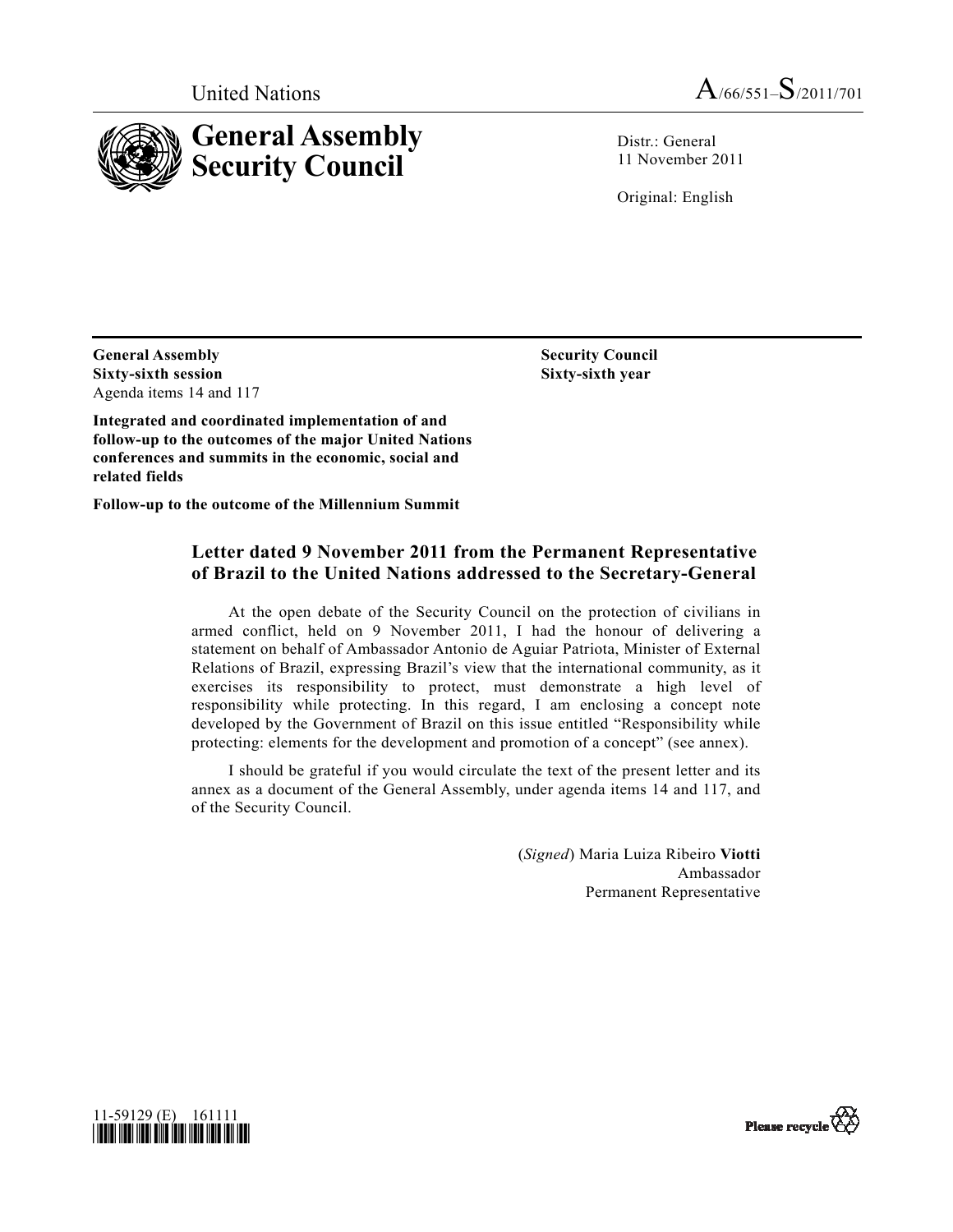## **Annex to the letter dated 9 November 2011 from the Permanent Representative of Brazil to the United Nations addressed to the Secretary-General**

## **Responsibility while protecting: elements for the development and promotion of a concept**

 1. Since the adoption of the Charter of the United Nations, in 1945, the thinking on the relationship between the maintenance of international peace and security and the protection of civilians, as well as on corresponding action by the international community, has gone through many stages.

 2. In the 1980s, voices emerged in defence of the idea of humanitarian intervention, of a *droit d'ingérence*.

 3. On its sixtieth anniversary, the United Nations incorporated the concept of the responsibility to protect in paragraphs 138 and 139 of the 2005 World Summit Outcome (General Assembly resolution 60/1), in terms and using parameters that were the result of long and intense negotiations.

 4. The concept of the responsibility to protect is structured in three pillars. The first pillar identifies the State as the primary bearer of the responsibility to protect populations from genocide, war crimes, ethnic cleansing and crimes against humanity. The second pillar stresses the role of the international community in providing cooperation and assistance to allow States to develop local capacities that will enable them to discharge that responsibility. The third pillar, which applies to exceptional circumstances and when measures provided for in the first and second pillars have manifestly failed, allows for the international community to resort to collective action, in accordance with the norms and procedures established in the Charter.

 5. In addition to recognizing that each individual State has the primary responsibility for protecting its own population, the 2005 World Summit Outcome placed limitations on the use of force by the international community in the exercise of its responsibility to protect: (a) material (genocide, war crimes, ethnic cleansing and crimes against humanity); (b) temporal (upon the manifest failure of the individual State to exercise its responsibility to protect and upon the exhaustion of all peaceful means); and (c) formal (through the Security Council, in accordance with Chapters VI and VII of the Charter and on the basis of a case-by-case evaluation).

 6. The three pillars must follow a strict line of political subordination and chronological sequencing. In this sequencing, it is essential to distinguish between collective responsibility, which can be fully exercised through non-coercive measures, and collective security. Going beyond the exercise of collective responsibility and resorting to mechanisms in the domain of collective security implies that a specific situation of violence or threat of violence against civilians should be characterized as a threat to international peace and security. Needless to say, it is necessary to clearly differentiate between military and non-military coercion, with a view to avoiding the precipitous use of force.

 7. Even when warranted on the grounds of justice, legality and legitimacy, military action results in high human and material costs. That is why it is imperative to always value, pursue and exhaust all diplomatic solutions to any given conflict.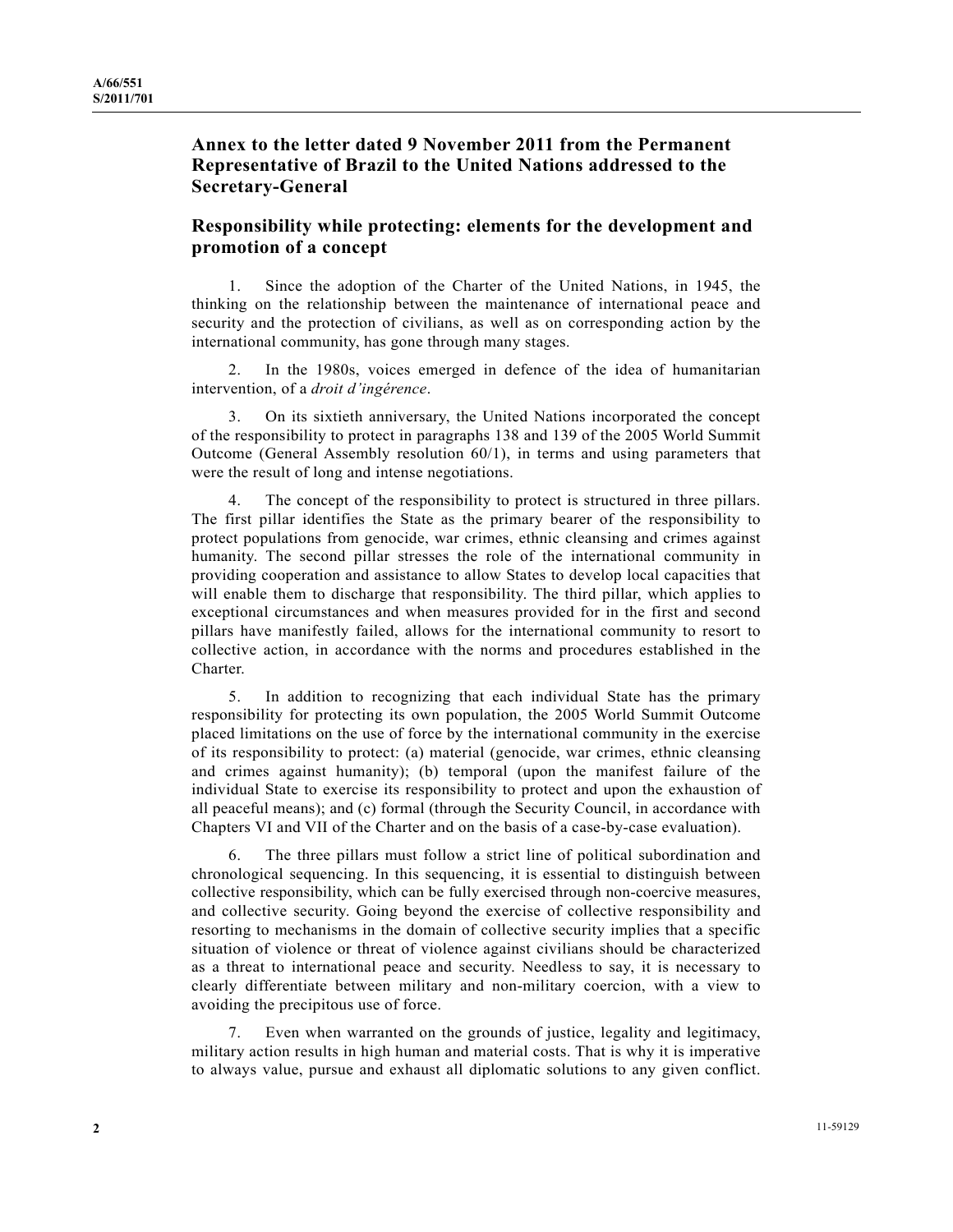As a measure of last resort by the international community in the exercise of its responsibility to protect, the use of force must then be preceded by a comprehensive and judicious analysis of the possible consequences of military action on a case-bycase basis.

 8. Violence against civilian populations must be repudiated wherever it takes place. The 1990s left us with a bitter reminder of the tragic human and political cost of the international community's failure to act in a timely manner to prevent violence on the scale of that observed in Rwanda. There may be situations in which the international community might contemplate military action to prevent humanitarian catastrophes.

 9. Yet attention must also be paid to the fact that the world today suffers the painful consequences of interventions that have aggravated existing conflicts, allowed terrorism to penetrate into places where it previously did not exist, given rise to new cycles of violence and increased the vulnerability of civilian populations.

 10. There is a growing perception that the concept of the responsibility to protect might be misused for purposes other than protecting civilians, such as regime change. This perception may make it even more difficult to attain the protection objectives pursued by the international community.

 11. As it exercises its responsibility to protect, the international community must show a great deal of responsibility while protecting. Both concepts should evolve together, based on an agreed set of fundamental principles, parameters and procedures, such as the following:

Just as in the medical sciences, prevention is always the best policy; it is the emphasis on preventive diplomacy that reduces the risk of armed conflict and the human costs associated with it;

 (b) The international community must be rigorous in its efforts to exhaust all peaceful means available in the protection of civilians under threat of violence, in line with the principles and purposes of the Charter and as embodied in the 2005 World Summit Outcome;

 (c) The use of force, including in the exercise of the responsibility to protect, must always be authorized by the Security Council, in accordance with Chapter VII of the Charter, or, in exceptional circumstances, by the General Assembly, in line with its resolution 377 (V);

 (d) The authorization for the use of force must be limited in its legal, operational and temporal elements and the scope of military action must abide by the letter and the spirit of the mandate conferred by the Security Council or the General Assembly, and be carried out in strict conformity with international law, in particular international humanitarian law and the international law of armed conflict;

 (e) The use of force must produce as little violence and instability as possible and under no circumstance can it generate more harm than it was authorized to prevent;

 (f) In the event that the use of force is contemplated, action must be judicious, proportionate and limited to the objectives established by the Security Council;